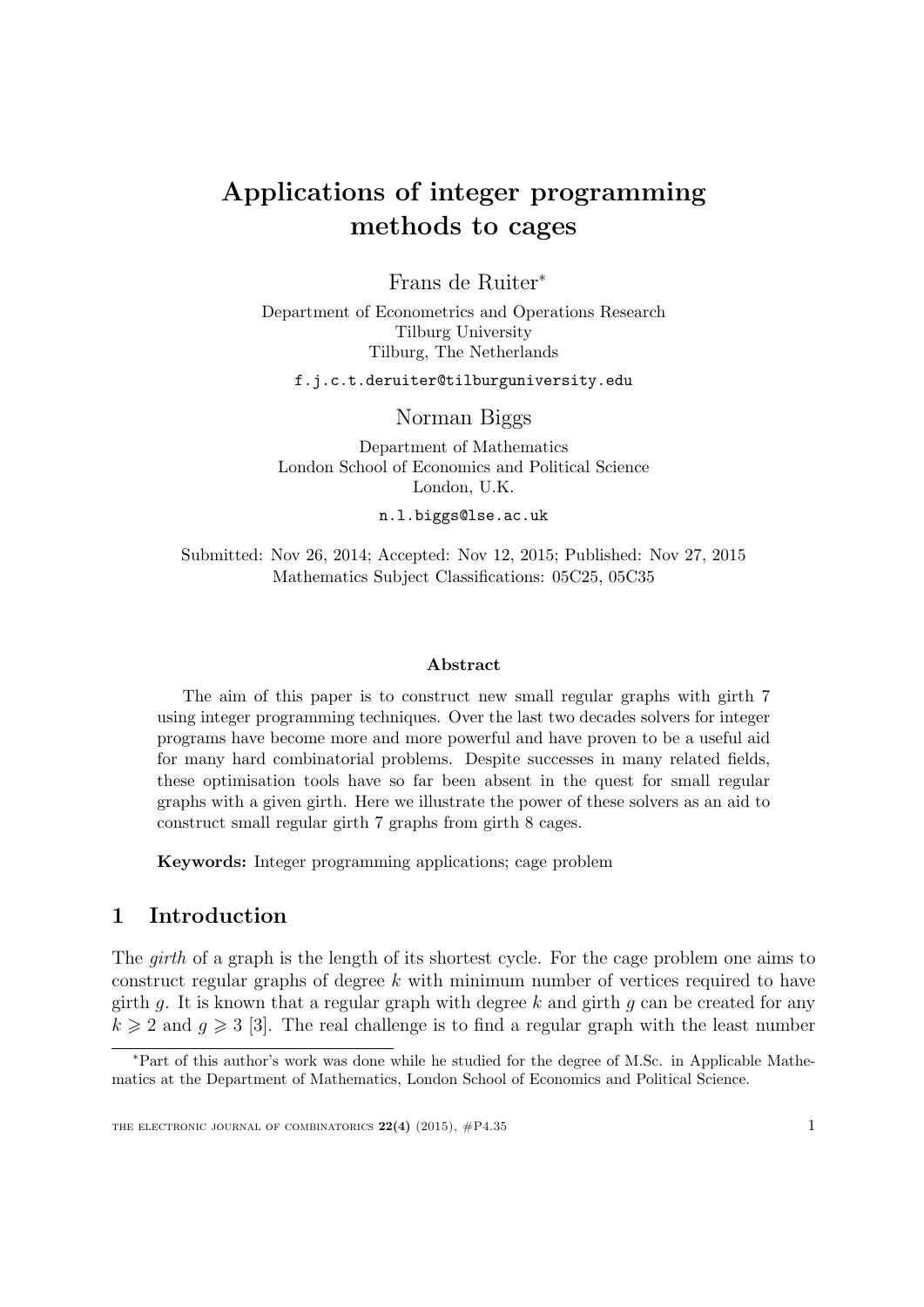of vertices which still has girth q. The graphs that are of minimum order for degree  $k$ and girth q are referred to as  $(k, q)$ -cages. Often, the constructions are not known to be cages and the resulting  $(k, g)$ -graphs only provide upper bounds, which we call record graphs. For an overview of the known cages, record graphs and their constructions see the up-to-date dynamic cage survey [\[5\]](#page-6-1). Only little appears to be known for the girth 7 case. In this paper we construct new record graphs with girth 7, improving the upper bounds for regular girth 7-graphs with degrees up to 14. This is achieved by a novel approach that uses the power of modern linear programming solvers and combinatoric properties of some known girth 8 graphs.

The only known cages with girth 7 are the McGee graph [\[11\]](#page-7-0) of order 24 and the more recently discovered (4, 7)-cage of order 67 [\[5,](#page-6-1) [6\]](#page-7-1). For all other degrees and girths only record graphs, which give an upper bound on the order of the cages, are known. This paper contributes to the girth 7 case of the cage problem by showing how to use integer programming techniques to construct record graphs with girth 7 for degrees up to 14. Table [1](#page-1-0) lists the order of our new record graphs, as well as the previous best-known record graphs.[1](#page-1-1)

<span id="page-1-0"></span>

| Degree           | <b>New</b> | Old    | Old record due to |
|------------------|------------|--------|-------------------|
| $\boldsymbol{k}$ | record     | record |                   |
| 7                | 632        | 640    | Exoo [4]          |
| 8                | 777        | 799    | Sauer $[14]$      |
| 9                | 1104       | 1152   | Araujo-Pardo [1]  |
| 10               | 1611       | 1639   | Sauer $[14]$      |
| 11               | 2576       | 2596   | Araujo-Pardo [1]  |
| 12               | 2893       | 2927   | Sauer $[14]$      |
| 13               | 4292       | 4316   | Araujo-Pardo [1]  |
| 14               | 4719       | 4759   | Sauer $[14]$      |

Table 1: Our new constructed graphs compared to old record graphs.

# 2 The excision method

In this section we show how to construct regular graphs with girth  $g - 1$  from regular graphs with girth g by excision. In an excision operation one first removes vertices and their adjacent edges from a graph with degree  $k$  and girth  $q$ . In the second step one has to join the remaining vertices with each other to obtain a regular graph of degree k and girth  $g - 1$ . We give results for the size of the set of vertices that can be removed to end up with a regular graph with girth  $q-1$ . For joining up the vertices again, we use integer programming methods. For girth 7 there is a rather standard result that ensures us that

<span id="page-1-1"></span><sup>&</sup>lt;sup>1</sup>The adjacency lists of all these graphs, including the known girth 8 record graphs, are available online at <https://github.com/FransdR/Record-graphs-girth-7-and-8.git>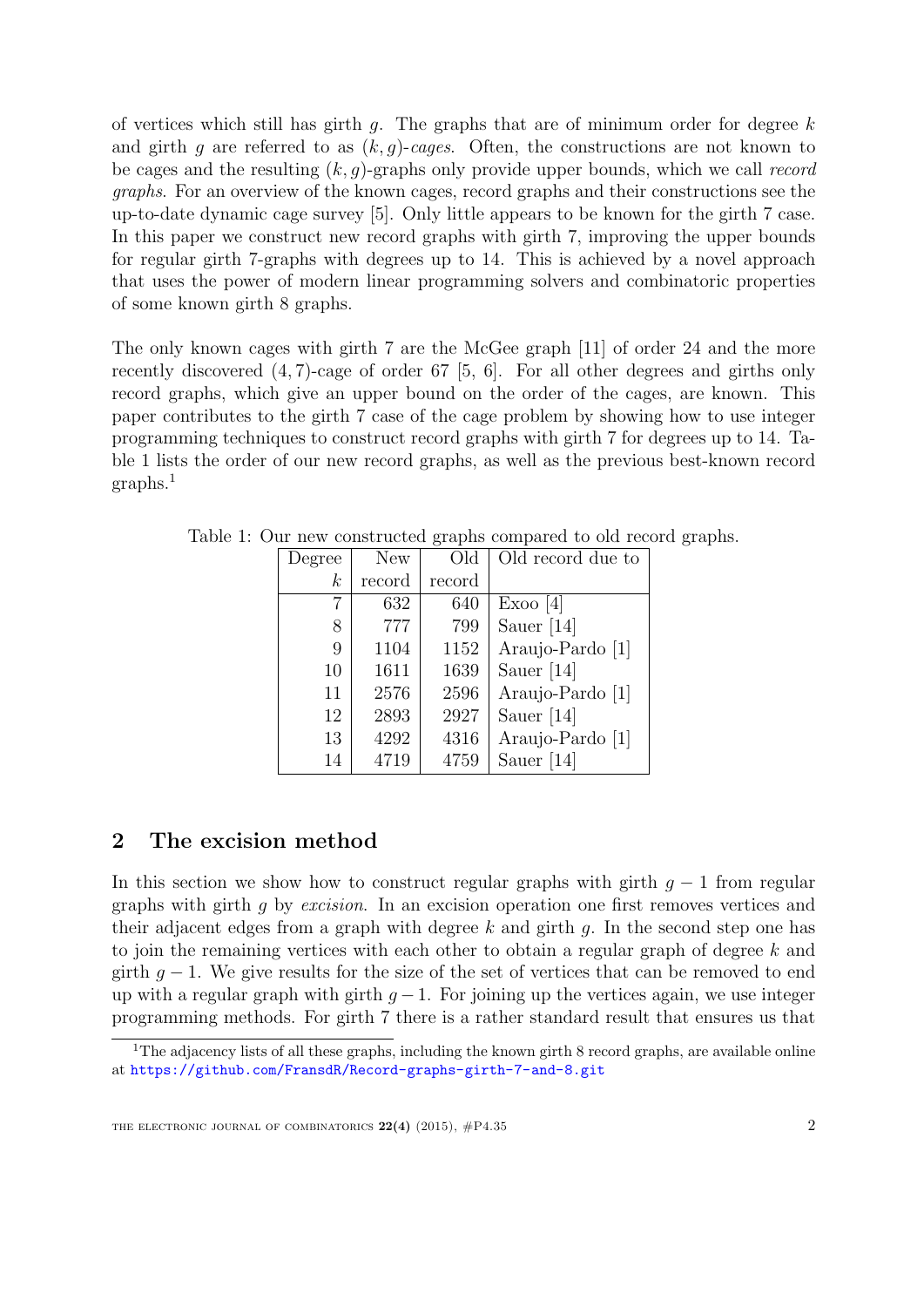for odd k we can remove 2k vertices from a k−regular graph with girth 8. The proof for odd k and even girth q is given in [\[1\]](#page-6-3). Another proof can be based on the excision proof for the cubic situation [\[2\]](#page-6-4). Typical for those proofs is that the excised set of vertices and edges form a tree and the diameter of the tree is 3. An example of such a tree for degree 5 and girth 7 is given in Figure [1.](#page-2-0) Joining up the vertices to obtain a regular graph of



<span id="page-2-0"></span>Figure 1: Subtree consisting of 10 vertices that can be removed from a (5, 8)-graph to obtain a (5, 7)-graph.

degree k can be done in an arbitrary way, as long as the joined vertices shared a common neighbour in the the excised tree. An example that can be obtained in this way is the McGee graph  $(k = 3)$  [\[11\]](#page-7-0). For the girth 7 case with higher degrees  $(k \ge 4)$  we might be able to excise a graph that consists of more than  $2k$  vertices. Examples where this is successful are the cases  $k = 5$  and  $k = 6$  [\[12\]](#page-7-3). It is possible to excise 18 vertices in both cases. In the following sections we show how integer programming methods can be used to successfully excise larger sets of vertices for degrees 7 up to 14. We first describe the set of excised vertices and integer programming methods we developed for odd degrees 7, 9, 11 and 13 and after then a similar method for even degrees 8, 10, 12 and 14. Throughout this paper we denote  $V$  as the set of vertices in the original graph,  $S$  the set of vertices we are going to excise and  $V \ S$  the vertices that remain after excision.

## <span id="page-2-1"></span>3 Odd degree graphs

For odd degree graphs we are going to excise a tree that has diameter 4, instead of a tree with diameter 3 as was done in the more general results [\[1\]](#page-6-3). Let us first explain why we can not join the edges from two neighbours in an arbitrary way if the diameter of S is 4. Consider two vertices u and v that are at distance 4 in S. Let  $\{u_1, \ldots, u_{k-1}\}\$ and  $\{v_1, \ldots, v_{k-1}\}\)$  be the neighbours of respectively u and v that are still in  $V-S$  and therefore have degree  $k - 1$ . There is path of length 6 going through S from any  $u_i$ to any other  $v_j$ . Hence, there could be a path through  $V \setminus S$  of length 2 from  $u_i$  to  $v_j$ . Let  $d(x, y)$  denote the distance between vertex x and y only using nodes from  $V \ S$ . If  $d(u_1, v_1) + d(u_2, v_2) = 4$ , then we are not allowed to add both edges  $\{u_1, u_2\}$  and  $\{v_1, v_2\}$ in the excision operation because that would create a 6-cycle. If this is the case, we call  $({u_1, u_2}, {v_1, v_2})$  a *forbidden combination*. Let  $\overline{E}$  be the pairs of vertices  $\{x, y\}$  such that both x and y have degree  $k-1$ . We have to choose edges from  $\overline{E}$  to create a regular graph of degree k. The set  $R \subset \overline{E} \times \overline{E}$  that contains all forbidden combination of edges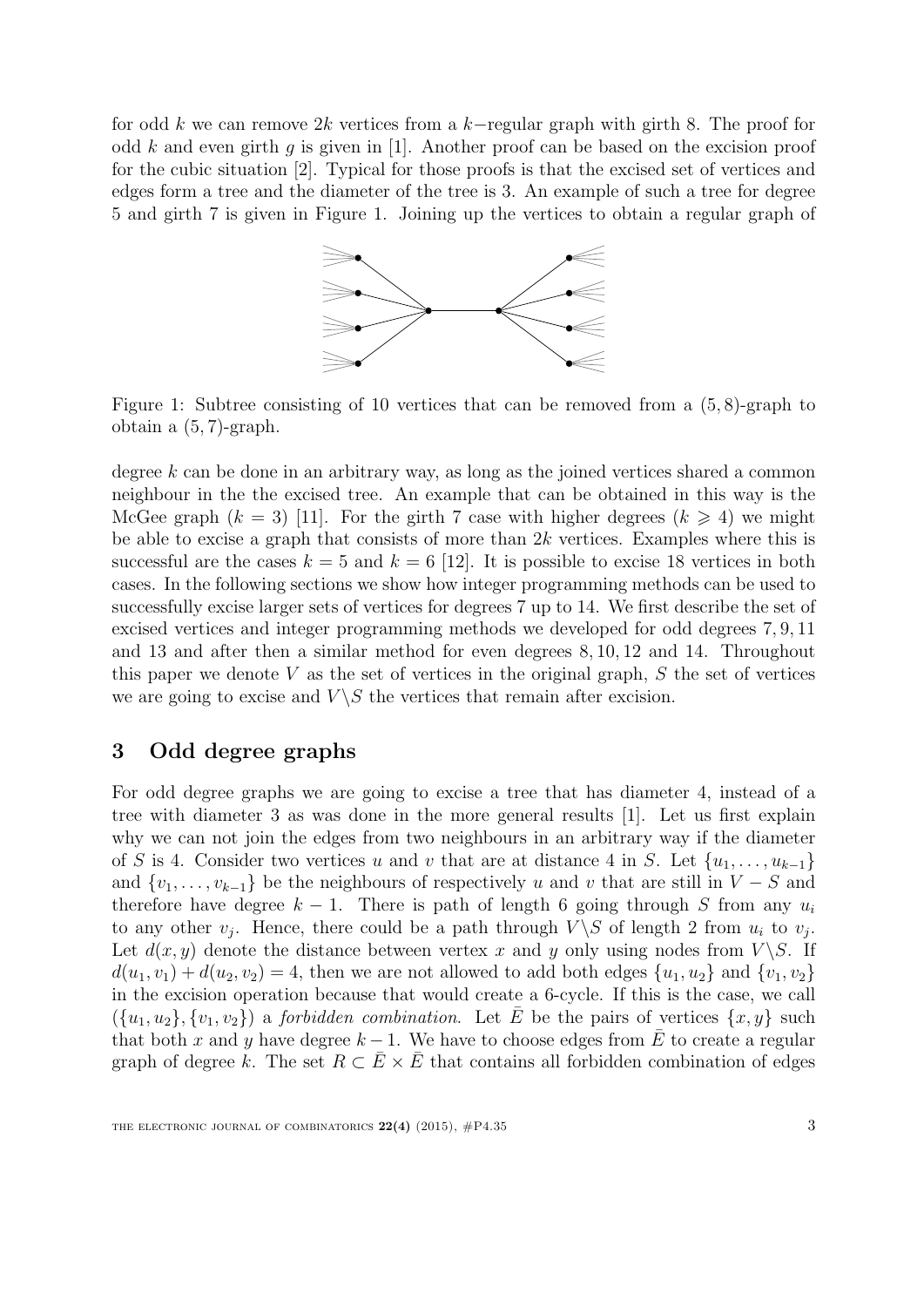is given by

$$
R = \left\{ (\{x, y\}, \{w, z\}) \in \bar{E} \times \bar{E} \mid d(x, w) + d(y, z) = 4 \text{ or } d(x, z) + d(w, y) = 4 \right\}.
$$
 (1)

The set R only consists of pairs of edges, so we did not include any forbidden triples, quadruples etc. We do not have to mark any combinations of three of more edges as forbidden because every path through vertices from  $V \ S$  joining  $u_i$  and  $v_j$  has length at least 2. Hence, a cycle with three or more 'new' edges from  $\overline{E}$  has length at least  $2+2+2+1+1+1=9.$ 

We use the set of forbidden combination of edges  $R$  to determine whether we can join edges after excising the subtree S to obtain another regular graph of degree k. Excision of S is successful if we can determine an edge set  $X \subset E$  such that:

- (i) After adding edges from X, the degree of every vertex is  $k$ .
- (ii) For every edge pair  $(e, f) \in R$ , at most one of the edges e or f is in X.

To model these conditions we introduce decision variables  $x_e$  for all  $\overline{E}$  to decide whether or not to include an edge  $e \in \overline{E}$ :

<span id="page-3-1"></span>
$$
x_e = \begin{cases} 1 & \text{if } e \in X \\ 0 & \text{if } e \notin X. \end{cases}
$$

Using these decision variables, we can now translate the degree condition (i) into

$$
\sum_{e \in \delta(u) \cap \bar{E}} x_e = 1 \qquad \forall u \in N(S) \backslash S,
$$

where  $\delta(u)$  is the set of edges incident with vertex u and  $N(S)\backslash S$  being the set of vertices that have a neighbour in  $S$ , but are not in  $S$  themselves. Note that the degree of every vertex in  $N(S)\backslash S$  is equal to  $k-1$  before adding edges. So when every one of those vertices is adjacent to exactly one new edge from  $\bar{E}$ , condition (i) is satisfied. The second condition can be modelled as

<span id="page-3-0"></span>
$$
x_e + x_f \leq 1 \qquad \forall (e, f) \in R. \tag{2}
$$

Hence, the resulting integer programming model is

max  
\nsuch that 
$$
\sum_{e \in \delta(u) \cap \overline{E}} x_e = 1 \quad \forall u \in N(S) \backslash S
$$
 (Excision-ILP)  
\n
$$
x_e + x_f \le 1 \quad \forall (e, f) \in R.
$$

THE ELECTRONIC JOURNAL OF COMBINATORICS  $22(4)$  (2015),  $\#P4.35$  4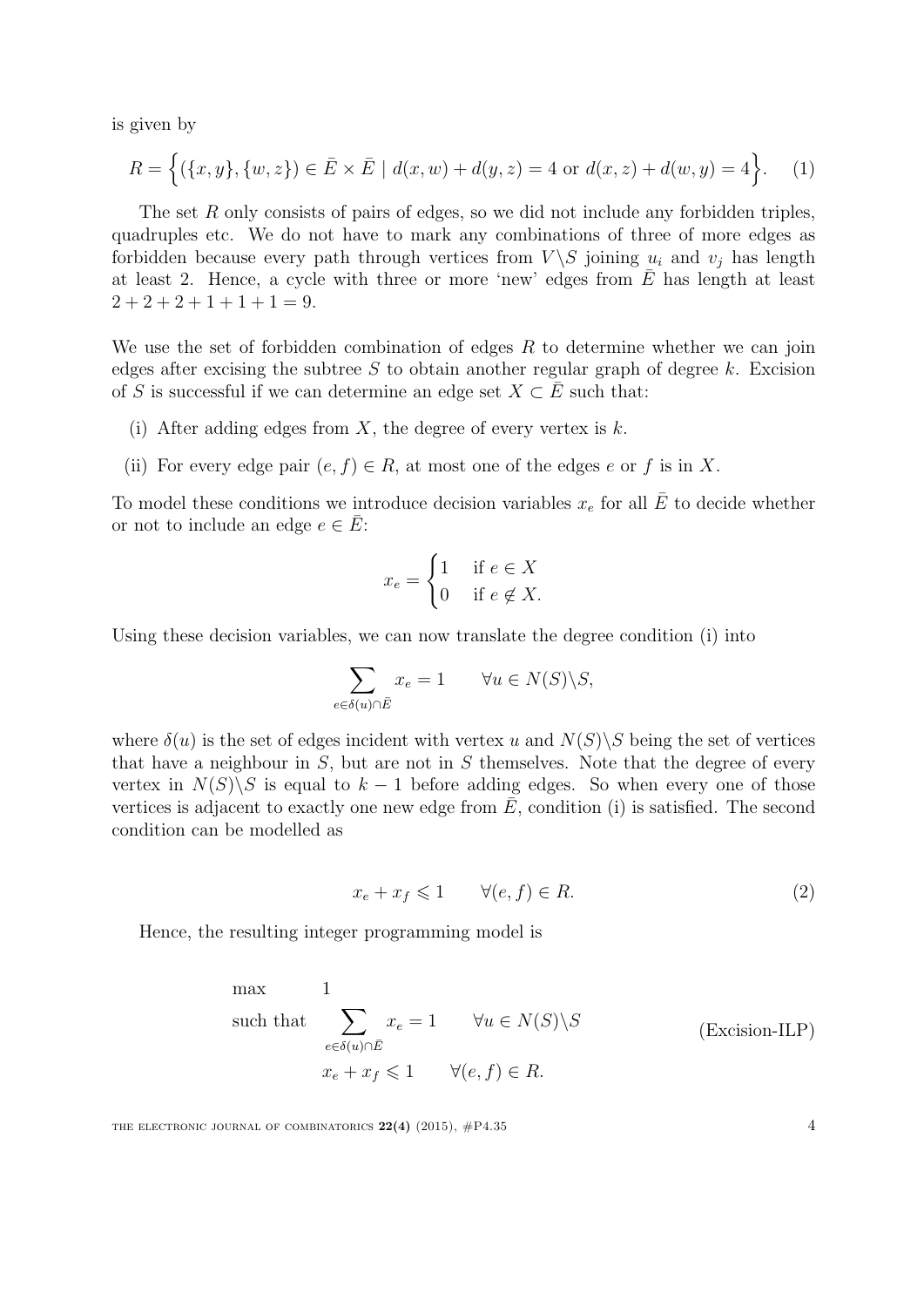We have used program [\(Excision-ILP\)](#page-3-0) for odd degrees  $3 \leq k \leq 13$ . All solution are obtained using the commercial solver Gurobi 5.6.2 [\[9\]](#page-7-4) programmed in the YALMIP language [\[10\]](#page-7-5) in Matlab on a 64-bit Mac OS X 10.9.4 PC with a 1.8 Ghz Intel Core i5 processor and 4GB of RAM. The initial girth 8 graphs were obtained using the labeling process for generalized quadrangles as described in [\[8\]](#page-7-6) for graphs with degree  $k = q + 1$ , where q is a prime power, or the t-good structures from [\[7\]](#page-7-7) for graphs with  $k = q$ . Starting from a  $(k, 8)$ -graph where k is odd, we tried to excise different trees with diameter 4. For example, from the  $(5, 8)$ -graph we successfully excised the following tree:



<span id="page-4-1"></span>Figure 2: Tree S with diameter 4 consisting of 18 vertices that was successfully excised from the  $(5, 8)$ -cage.

We have tried to include more vertices, but then the program did not return a feasible solution. This was either because it determined that the program was infeasible, or because we manually aborted it after a certain period of time. The only situations where we had to manually abort the program was for some sets  $S$  for degrees 11 and 13, where we stopped the solver after 60 minutes. This is because in all other cases, the solver returned a solution within 16 minutes. The results from our computations are displayed in Table [2.](#page-4-0)

| Degree           | Order of        | Order of       |    |          | Time needed by | Total time     |
|------------------|-----------------|----------------|----|----------|----------------|----------------|
| $\boldsymbol{k}$ | $(k, 8)$ -graph | $(k,7)$ -graph | S  | R        | Gurobi (sec)   |                |
| 3                | 30              | 24             | 6  | $\theta$ | < 1            |                |
| $\overline{5}$   | 170             | 152            | 18 | 198      | < 1            | 2 <sup>1</sup> |
| 7                | 658             | 632            | 26 | 899      |                | 9              |
| 9                | 1170            | 1104           | 66 | 37632    | 58             | 79             |
| 11               | 2618            | 2576           | 42 | 9267     | 107            | 228            |
| 13               | 4342            | 4292           | 50 | 20743    | 915            | 1391           |

<span id="page-4-0"></span>Table 2: Results for individual excision on  $(k, 8)$ -graphs for odd k.

Looking at the total running time, Gurobi clearly has the largest share. The total time depicted further includes: deleting the vertices and edges, calculating distance matrices, determine the forbidden combinations  $R$  and setting up the model in YALMIP. Especially calculating the distance matrices might take considerably more time for graphs with more vertices. Note that for degree 9 we could excise a bigger subset of vertices than for degree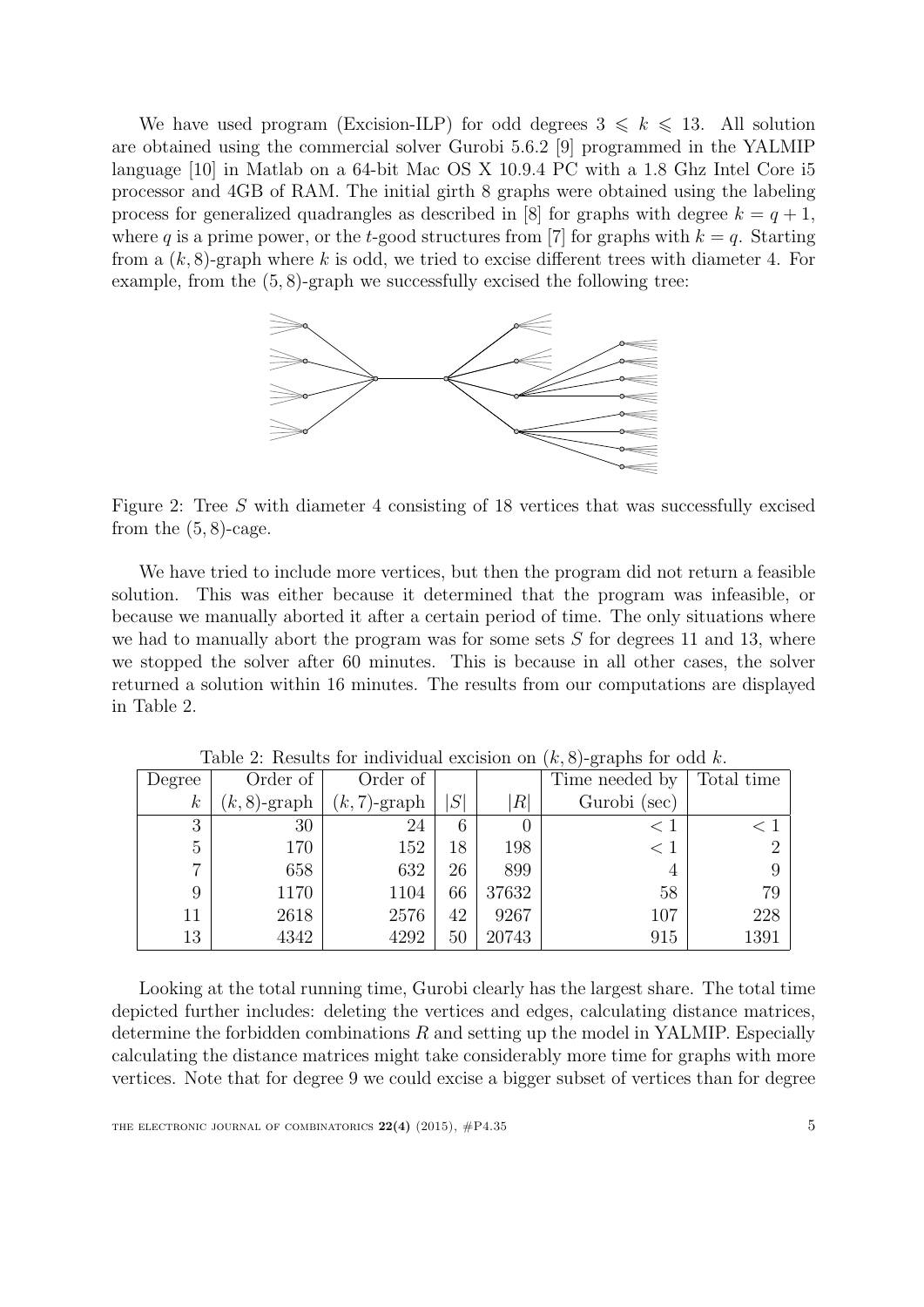11 and 13. This is probably due to the fact that the (9, 8)-graph has a particularly nice structure as the incidence graph of a generalized quadrangle.

### 4 Even degree graphs

For even degrees, we can do a similar kind of excision to the method for odd degrees as done in Section [3.](#page-2-1) However, the excised set of vertices can not be a tree as we did in the odd graphs (see Figure [2\)](#page-4-1) because we can only join an even number of neighbours by edges. When degree k is even, one would need to join  $k-1$  neighbours when excising a tree, which is an odd number. For even degrees  $6 \leq k \leq 14$  we therefore excise a different set of size  $3k - 1$ . Only for the smallest even degree  $k = 4$  we could not excise more than  $3k - 2 = 10$  vertices. Note that for that degree the actual cage is known, which is not obtained via excision and contains 13 vertices less than the (4, 8)-cage. For the even degrees  $6 \leq k \leq 14$  the set of vertices that we remove is constructed as follows:

- Select a pair of vertices  $\{u, v\}$  at distance 4 from each other that have exactly k vertices in common at distance 2.
- Remove u, v, their neighbours  $N(u)$  and  $N(v)$  and all but three of the vertices in  $N_2(u, v)$ , where  $N_2(u, v)$  is the set of vertices that are at distance 2 from both u and  $\overline{v}$ .



<span id="page-5-0"></span>Figure 3: The set of excised vertices S from the  $(6, 8)$ -graph consists of vertices u and v, their neighbours  $N(u)$  and  $N(v)$  and all but three of the vertices that are at distance 2 of both  $u$  and  $v$ .

An example of such an excised set for degree  $k = 6$  is given in Figure [3.](#page-5-0) Note that for general even degree, we have no guarantee that there exist vertices u, v with  $|N_2(u, v)| = k$ . However, in case  $k = q + 1$  and q is a prime power, we are guaranteed that every vertex pair  $\{u, v\}$  at distance 4 has  $|N_2(u, v)| = k$ . This is due to the fact that every so-called point-pair in a generalized quadrangle is regular. For a more thorough description on point-pairs we refer the reader to the book by Payne and Thas [\[13\]](#page-7-8).

The next step is joining up the vertices so that every vertex has degree  $k$  again. Let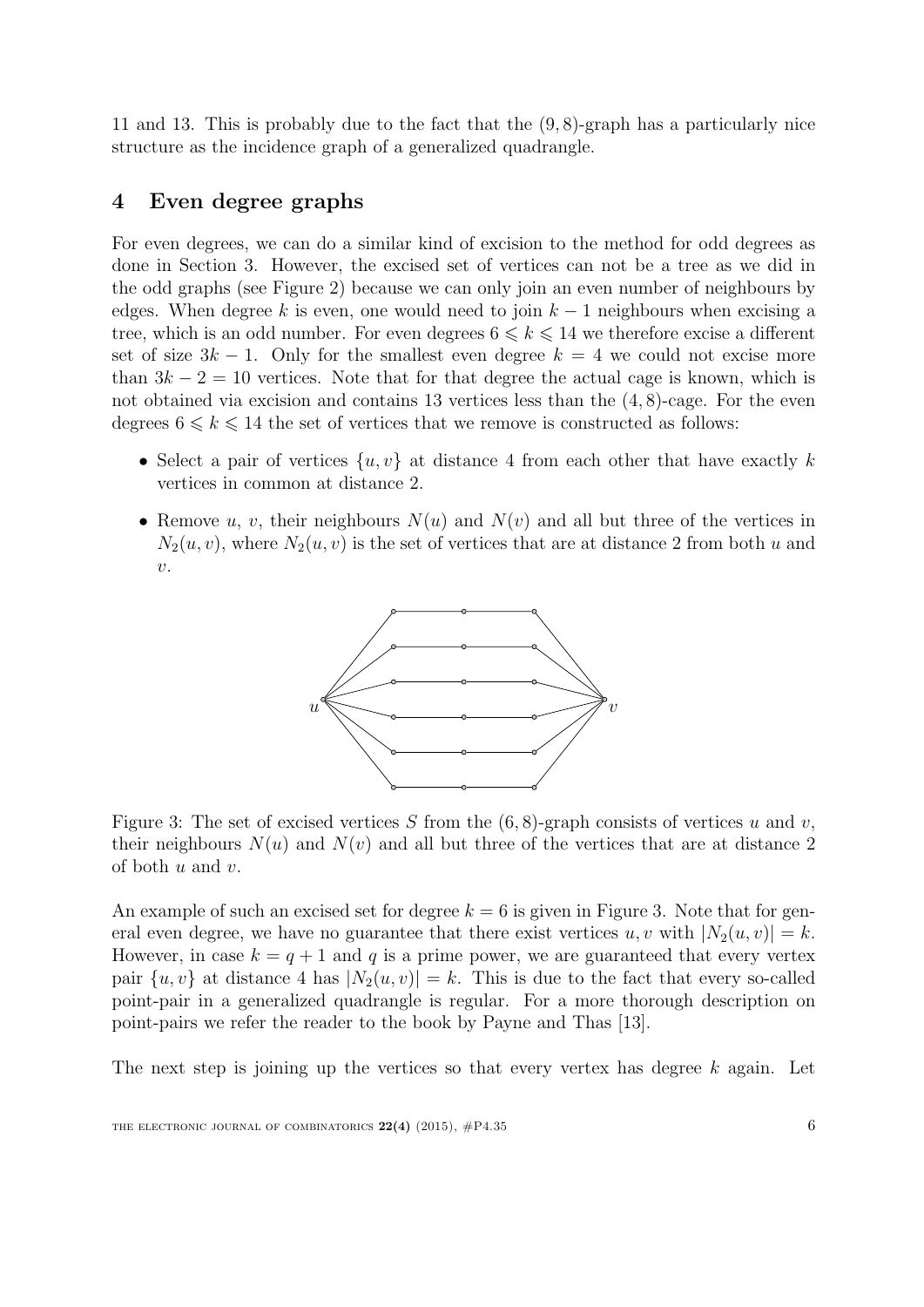S be the set of vertices consisting of  $N(v)$ ,  $N(v)$  and  $N_2(u, v)$ . Then every vertex in S has  $k-2$  neighbours in  $V \setminus S$ . Since k is an even number,  $k-2$  is even as well. The vertices in  $N_2(u, v)$  that are not removed also have degree  $k - 2$  since they have one edge adjacent to  $N(u)$  and one to  $N(v)$ . For all degrees  $k \geq 6$  we have to leave exactly 3 vertices from  $N_2(u, v)$  in the remaining graph.

The constraints we add and the set of forbidden combinations  $R \subset \overline{E} \times \overline{E}$  are simi-lar to the ones in program [\(Excision-ILP\)](#page-3-0). The paths through  $V \setminus S$  that join two vertices in S are of length at least 2. Hence, every path containing three or more edges from  $R$ has length 9 again. Therefore, we can use the same definition for  $R$ , the set containing these forbidden combinations, as in [\(1\)](#page-3-1). The only significant difference is that there are now vertices with degree  $k - 2$ , which need to be assigned two new edges instead of one. The computational results are given in Table [3,](#page-6-5) in the same format as for odd degrees. In this table we have again |S| as the size of the removed set of vertices and |R| number of forbidden combinations. For all but the degrees 4 and 6 our results give new record graphs that improve the upper bound on the order of the cages previously known in the literature.

| Degree           | Order of        | Order of       |        |       | Time needed by | Total time     |
|------------------|-----------------|----------------|--------|-------|----------------|----------------|
| $\boldsymbol{k}$ | $(k, 8)$ -graph | $(k,7)$ -graph | S      | R     | Gurobi (sec)   |                |
| 4                | 80              | $70\,$         | 10     | 12    | < 1            |                |
| 6                | 312             | 295            | $17\,$ | 288   | < 1            | 3 <sup>1</sup> |
| 8                | 800             | 777            | 23     | 989   |                | 15             |
| $10\,$           | 1640            | 1611           | 29     | 3108  | 37             | 68             |
| 12               | 2928            | 2893           | 35     | 7555  | 164            | 301            |
| 14               | 4760            | 4719           | 41     | 15625 | 1004           | 1554           |

<span id="page-6-5"></span>Table 3: Results for individual excision on  $(k, 8)$ -graphs for even k.

#### References

- <span id="page-6-3"></span>[1] G. Araujo-Pardo. On upper bounds of odd girth cages. Discrete Mathematics, 310(10-  $11$ :1622 – 1626, 2010.
- <span id="page-6-4"></span>[2] N. L. Biggs. Constructions for cubic graphs with large girth. Journal of Combinatorics, 5:1–26, 1998.
- <span id="page-6-0"></span>[3] Paul Erdős and Horst Sachs. Reguläre graphen gegebener taillenweite mit minimaler knotenzahl. Wiss. Z. Martin-Luther-Univ. Halle-Wittenberg Math.-Natur. Reihe, 12:251–257, 1963.
- <span id="page-6-2"></span>[4] G. Exoo. personal communication, July 2014.
- <span id="page-6-1"></span>[5] Geoffrey Exoo and Robert Jajcay. Dynamic cage survey. The Electronic Journal of Combinatorics, 16, July 2013.